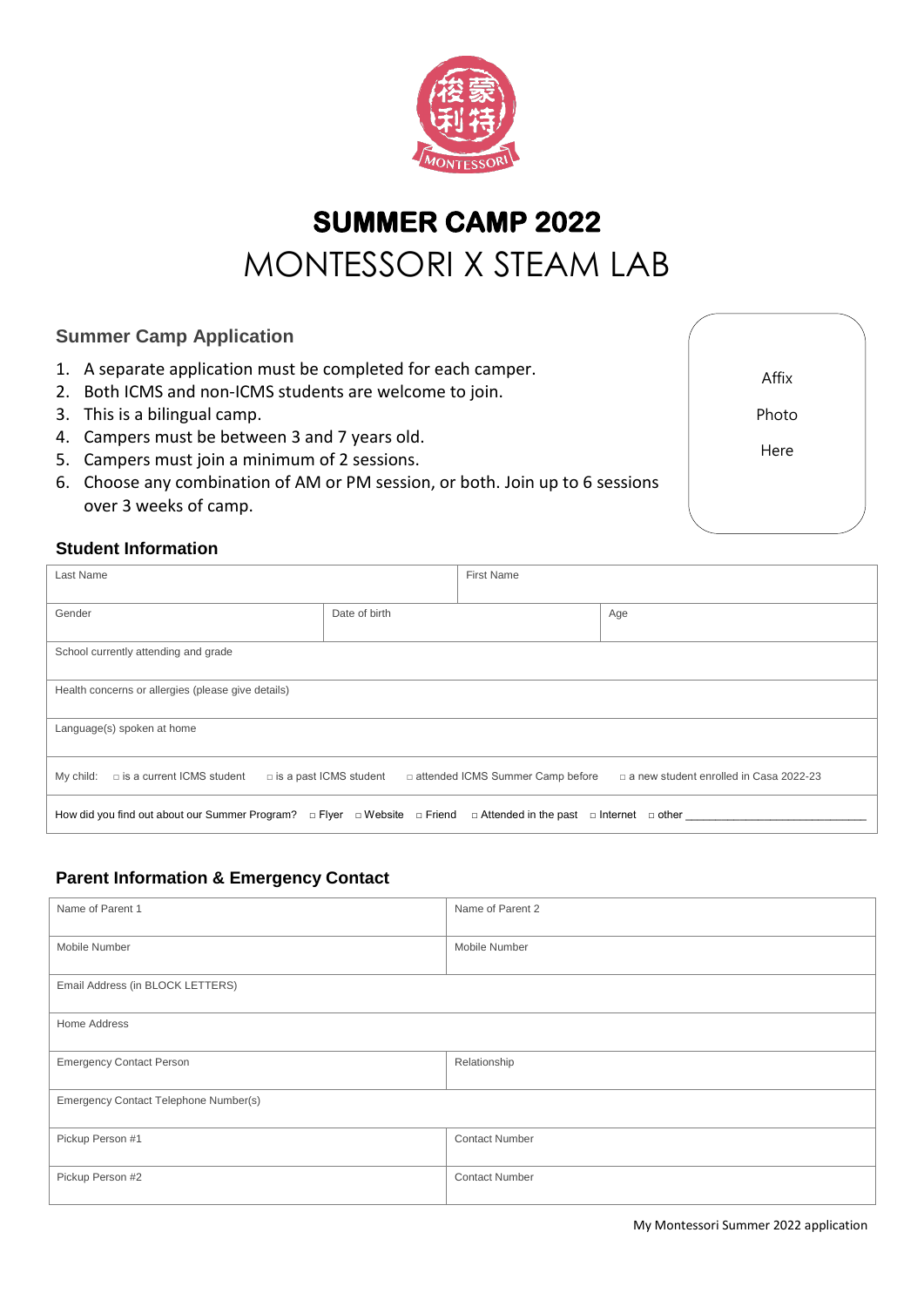#### **Check the boxes for your selected campus and sessions. Choose between 2 and 6 sessions.**

AM Session: 8:45am to 11:30am PM Session: 1 pm to 3:45 pm

|                           | Week 1: 1 <sup>st</sup> to 5 <sup>th</sup> August |           | Week 2: 8th to 12th August |           | Week 3: 15th to 19th August |           |
|---------------------------|---------------------------------------------------|-----------|----------------------------|-----------|-----------------------------|-----------|
|                           | AM                                                | <b>PM</b> | AM                         | <b>PM</b> | AM                          | <b>PM</b> |
| <b>Tin Hau Campus</b>     |                                                   |           |                            |           |                             |           |
|                           | AM                                                | <b>PM</b> | AM                         | <b>PM</b> | AM                          | <b>PM</b> |
| Lei King Wan Campus       |                                                   |           |                            |           |                             |           |
|                           | AM only                                           |           | AM only                    |           | AM only                     |           |
| <b>North Point Campus</b> |                                                   |           |                            |           |                             |           |

## **Terms of Enrolment**

- 1. The enrolment and admission to summer camps, courses or programs offered by Island Children's Montessori House is subject to the conditions outlined below.
- 2. Students must be 3 years old at the time of attending Summer Camp. For students who are between 2.8 and 3 years old, exceptions can be requested based on readiness. Please contact the school office before applying.
- 3. There is a minimum enrollment of 2 sessions. Campers can enroll in up to 6 sessions.
- 4. This application will be processed when payment is received in full.
- 5. Camp fees once paid are not refundable. There are no refunds, exchanges, transfers or camp credits from absences due to sickness or personal reasons.
- 6. Request to transfer to another session within the same program can be made only once, subject to approval and space availability.
- 7. A session consists of 5 consecutive days of AM or PM classes. Each session must be applied in full and attended in the same morning or afternoon session. For example, a session cannot be broken up into a combination of mornings and afternoons on the same or different session or week.
- 8. All summer camp classes at Island Children's Montessori House will continue to operate under Tropical Cyclone Signal 1 or 3, yellow or red rainstorm warning advice.
- 9. Class cancellations that are beyond the control of Island Children's Montessori House, such as Tropical Cyclone Signal 8 or above, black rain storm warning advice, EDB advice, sickness, or other unforeseen circumstances will not result in fee adjustments, refunds or makeup lessons.
- 10. Island Children's Montessori House is not responsible for personal injuries, accidents, losses or damages incurred by the student or accompanying adult while on school premises.
- 11. ICMS reserves the right to final interpretation of the above terms and conditions.

## **Parent Declaration**

- 1. By signing this form, I hereby release and indemnify Island Children's Montessori House, Island Children's Montessori School, Island Children's International Nursery and Kindergarten and its instructors, teachers, administrators, officers, directors, agents, and employees from any and all actions, claims, and demands for damages, indemnity, costs, interest, loss or injury of every nature and kind whatsoever which we may have had, may now or may hereafter have, in any way relating to or arising from my child's enrolment and/or participation in activities and events at My Montessori Summer STEAM Camp.
- 2. I hereby permit my child to be filmed or photographed by Island Children's Montessori House and I hereby irrevocably grant permission for my child's likeness to appear in curriculum related areas and promotional materials authorized or published by Island Children's Montessori House, Island Children's Montessori School, Island Children's International Nursery and Kindergarten without notice or compensation, including the website and social media.
- 3. I understand requests for my child's photos not to be used must be explicitly made in writing.
- 4. Island Children's Montessori House, Island Children's Montessori School, Island Children's International Nursery and Kindergarten reserve the right of final decision on the interpretation on the terms and conditions of this Terms of Enrolment.

I acknowledge having read the Terms of Enrolment and agree to follow and adhere to the policies outlined above.

| Name of child     | Name of parent<br>(please print) |
|-------------------|----------------------------------|
| Parent signature: | Date:                            |